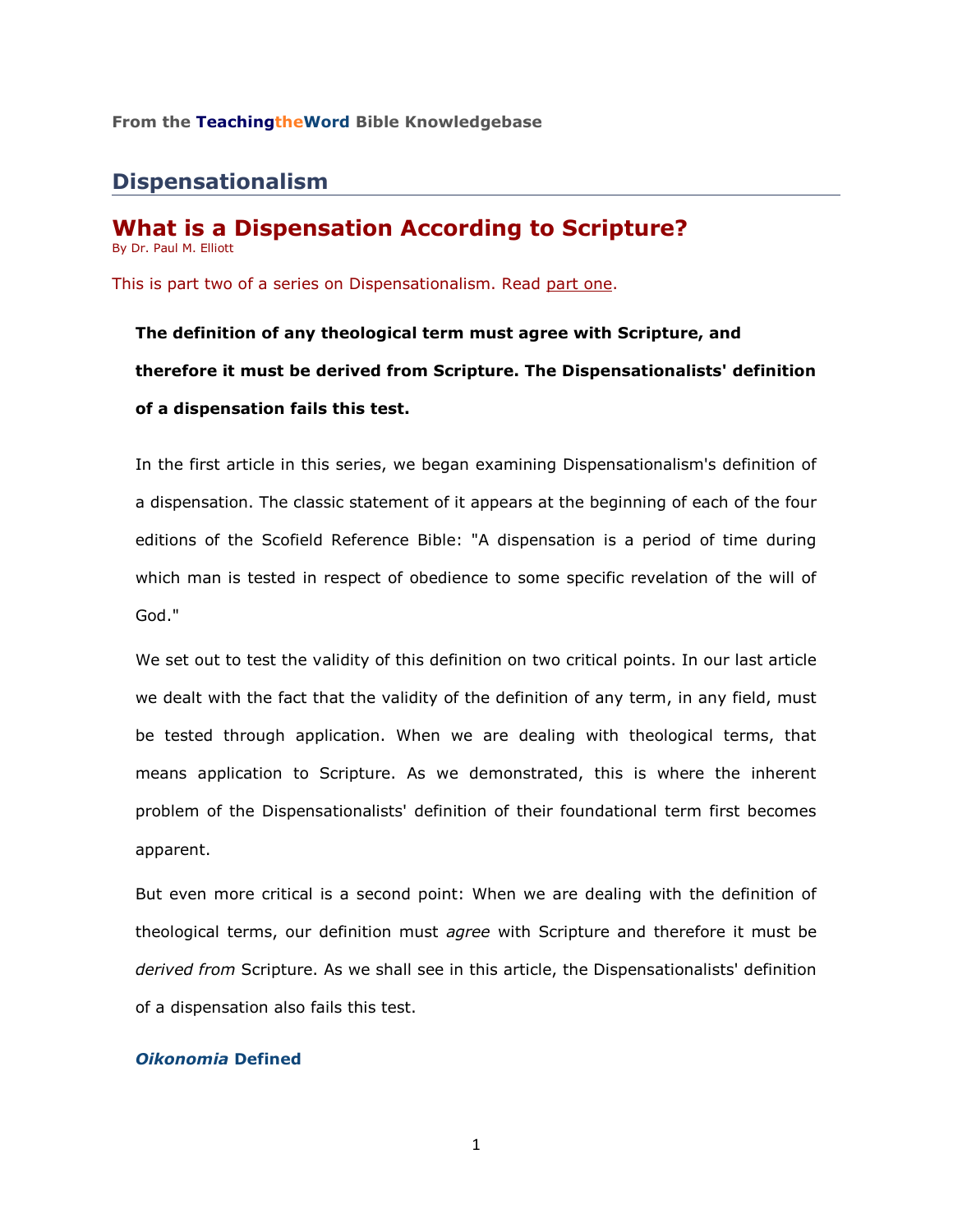The word that is translated "dispensation" or "stewardship" at various places in both the Old and New King James Bibles is the Greek word *oikonomia*. It is the word from which we get our English word "economy".

It can have two different meanings, and the meaning depends on the point of view that the text has in mind. Those two points of view are that of the person who is *in* authority, and that of the person who is *under* authority. When the Bible is speaking from the viewpoint of the one who is in authority, *oikonomia* or dispensation is properly translated as "a plan" or "a plan of management." But when the word is used from the viewpoint of the one under authority, the one who is given responsibility for carrying out the plan, the word is properly translated "task" or "responsibility".

#### *Oikonomia* **Used**

*Oikonomia* is used eight times in the New Testament:

- In Luke 16:1-4, it appears three times in the parable of the unjust steward, and is translated "stewardship" in each case.
- In 1 Corinthians 9:17, Paul uses *oikonomia* when he says that "a dispensation (NKJV "stewardship") of the Gospel is committed to me."
- In Ephesians 1:10 he speaks of "the dispensation of the fullness of the times."
- In Ephesians 3:2 he speaks of "the dispensation of the grace of God which was given to me for you," that is, for the Gentiles. In a parallel passage in Colossians 1:25, Paul speaks of "the dispensation of God (NKJV, "stewardship from God") which was given to me for you (the church) to fulfill the Word of God."
- In 1 Timothy 1:4, Paul warns Timothy, "Neither give heed to fables and endless genealogies, which cause disputes rather than godly edification which is in faith." The last phrase of that verse, "godly edification which is in faith," contains the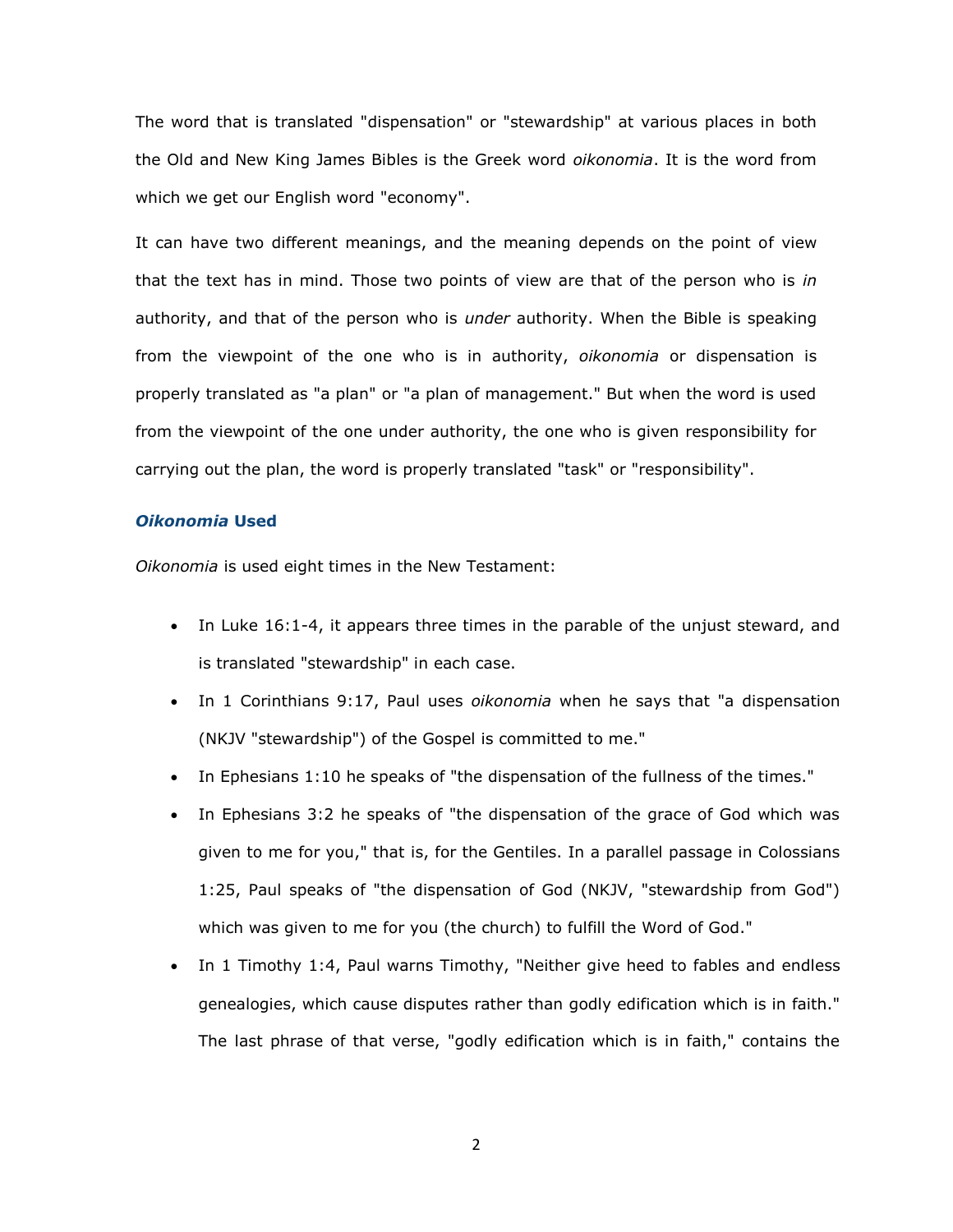work *oikonomia*, and would be literally translated, "God's plan or administration which is in faith."

#### **Two Examples**

In Ephesians 1:10 Scripture speaks of *oikonomia* from the viewpoint of God as the one who is in authority when it speaks of the "dispensation of the fullness of the times." Paul states in that passage that at the decisive moment in God's all-wise and eternal plan — "in the dispensation of the fullness of the times" — Christ will come again and bring the glorious plan of redemption to its final consummation. (For more detail on the use of "dispensation" in this passage, see our series, What is "The [Dispensation of the Fullness of the Times" in Ephesians 1:10?\)](http://73011.netministry.com/apps/articles/default.asp?articleid=70068&columnid=6211)

In contrast, in Colossians 1:25, Paul uses *oikonomia* or dispensation not from the viewpoint of the one who is in authority, but from the viewpoint of the one who is under authority  $-$  in this case, Paul himself. He says that God made him a minister of the church "according to the dispensation of God which is given to me for you"  $-$  or as the New King James Bible more accurately translates it, "according to the stewardship from God that was given to me for you." In other words, Paul has been given responsibility for the carrying out of a part of God's plan.

And what is that plan? Paul tells us what it is, in the next phrase of verse 25. He says it is "to fulfill the Word of God." In the original language, the word that is translated "fulfill" here can have a number of meanings. It can mean "to fill up to the brim." It can mean, "to consummate." It can mean, "to supply liberally." But in the context of this passage, in the context of Paul's function as a minister of Christ, as a man who has been given a responsibility from God to carry out part of His plan, the word "fulfill" has a more specific meaning. It means, "to carry into effect the Word of God"  $-$  "to carry the Word of God through to accomplishment"  $-$  or "to execute my duty as it pertains to the Word of God."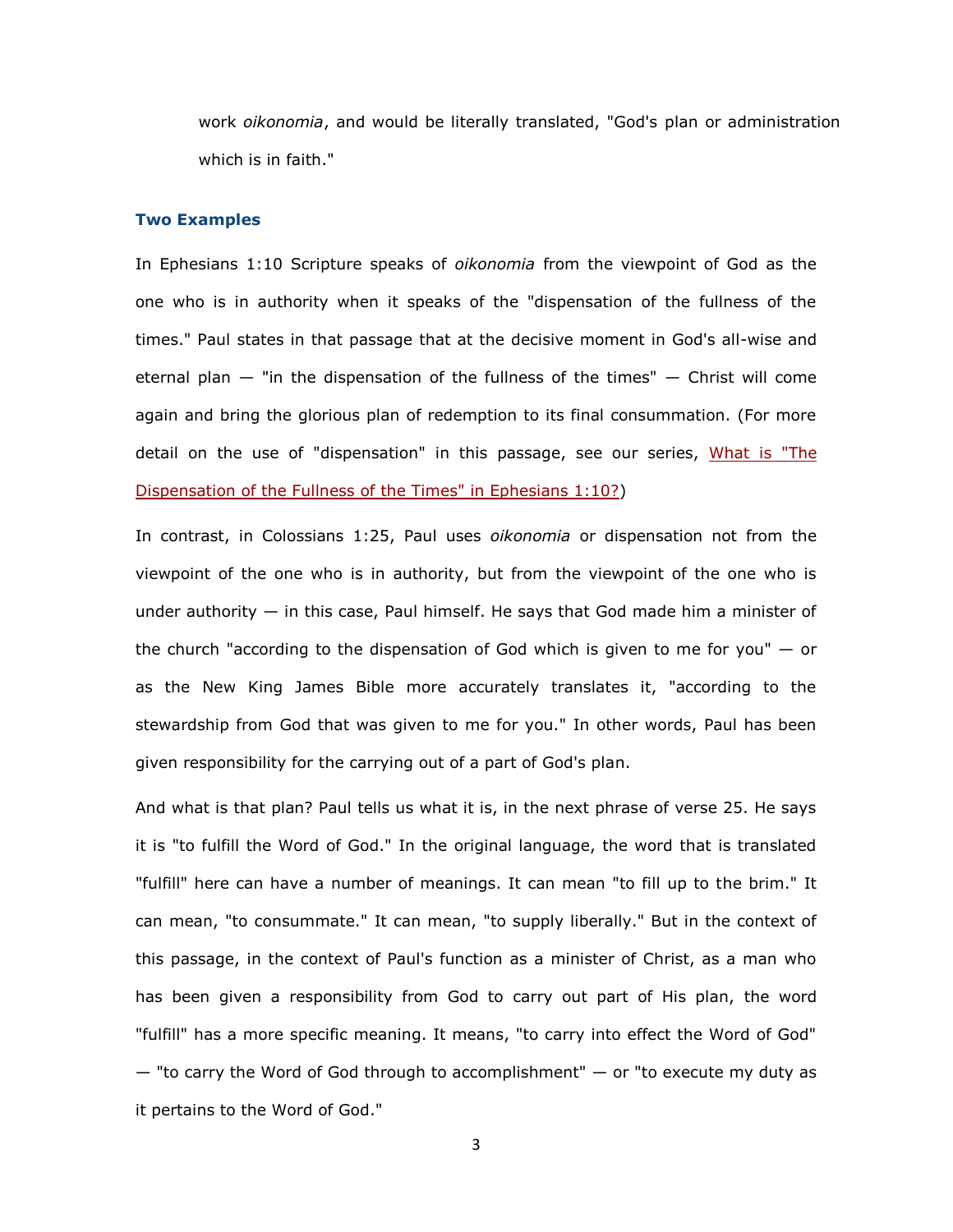And what is Paul's duty as it pertains to the Word of God? He tells us in the next verses, beginning at verse 26. Paul says, "I am made a minister, according to the dispensation of God which is given to me for you, to fulfill the Word of God; even the mystery which hath been hid from ages and from generations, but now is made manifest to his saints: to whom God would make known what is the riches of the glory of this mystery among the Gentiles; which is Christ in you, the hope of glory."

#### **A Companion Question: What is the "Mystery"?**

We need to look at another key word in this passage, and that is the word "mystery." The Greek word is *musterion*, from which we obviously get our English word "mystery." Paul speaks of "the mystery that was hidden from ages and from generations, but now has been revealed to His saints."

What is a "mystery" in Scripture? A mystery, according to the Word of God, is some aspect of God's plan that was hidden at one point in time, but is later revealed. And what is the mystery of which Paul is speaking here? Some commentators try to say that the mystery is that the Gentiles would partake of salvation along with Israel. But that was no mystery. That was never anything hidden. God told Abraham in Genesis chapter 12 that in the Messiah who would come through Abraham's descendants, "all the nations of the earth will be blessed" – not just Israel. And in Isaiah 49 verse 6, God says of the coming Messiah, through Him I will restore the preserved ones of Israel, and, "I will also give Messiah as a light to the Gentiles, that You should be My salvation to the ends of the earth." And although most of God's Old Testament saints were Jews, we read in the Old Testament record of many occasions of individual Gentiles, and even whole Gentile cities, like Nineveh, repenting and turning to the Redeemer.

So the salvation of the Gentiles itself is not the mystery spoken of here. What, then, is the mystery? We have the answer at the end of verse 27: "Christ in you, the hope of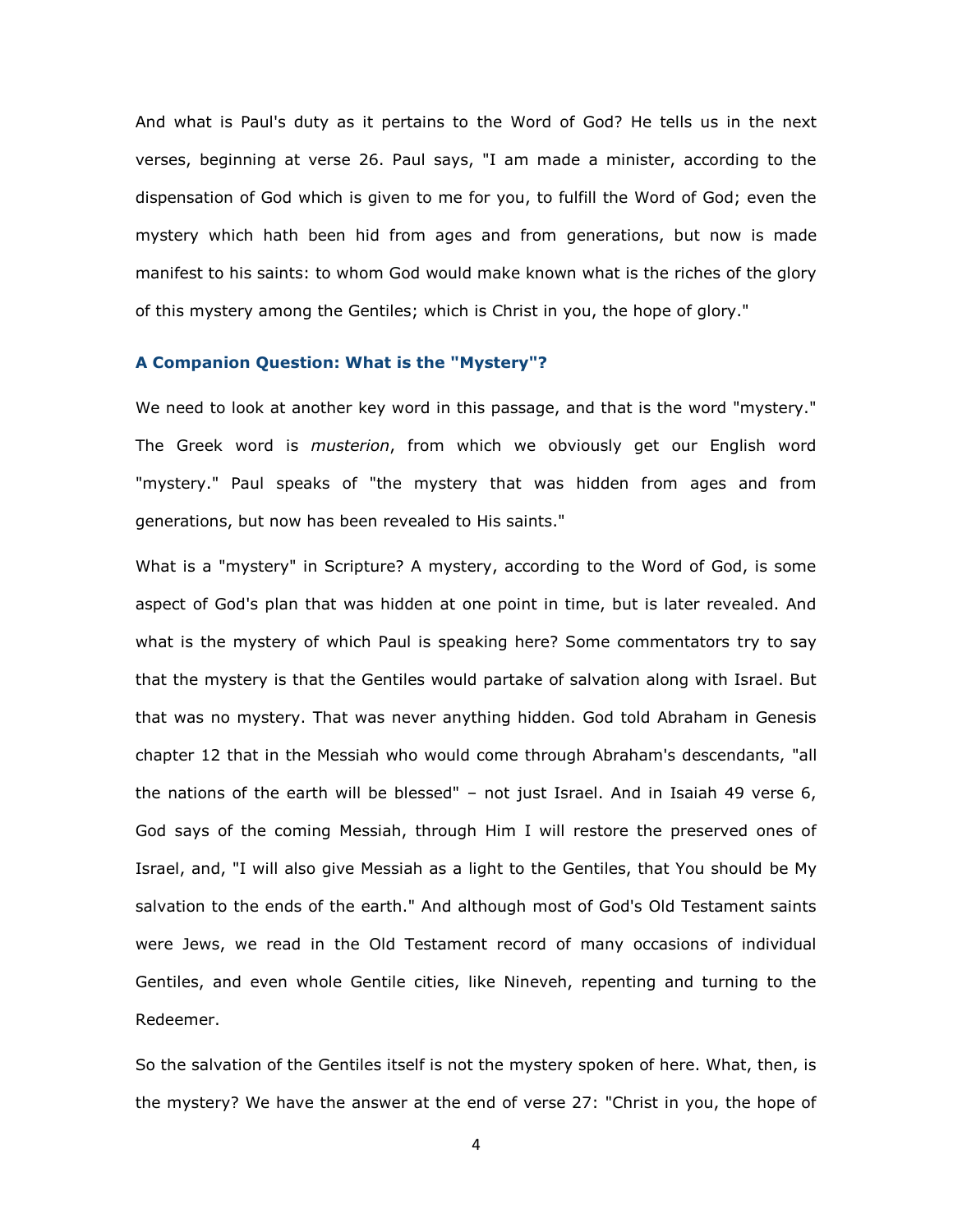glory." The mystery of God's plan that has now been revealed is that the Messiah not only would come to earth, not only would die, not only would be buried, not only would rise from the dead – the Messiah would actually live in each member of His redeemed people under the New Covenant. "Christ in you, the hope of glory."

We find this confirmed in other passages. In John 14:23 Jesus says, "If anyone loves Me, he will keep My Word; and My Father will love him, and We will come to him and make Our home with him." In Galatians 2:20 Paul says, "I have been crucified with Christ; yet it is no longer I who live, but Christ lives in me."

"Christ in you, the hope of glory"  $-$  or to translate it more directly, "Christ in you, the guaranteed expectation of glory." That is the mystery that was hidden and is now revealed. In times past, under the Old Covenant, Christ did not dwell within believers. The Holy Spirit did not dwell within believers in the Old Testament, except in specific cases for specific purposes. That is why David prayed in Psalm 51, after his great sin, "Do not take Your Holy Spirit from me." That is a prayer that no believer in the Lord Jesus Christ, Jew or Gentile, needs to pray under the New Covenant. Paul says in Ephesians chapter one that the indwelling of the Holy Spirit is the down-payment, or guarantee, of our final redemption — when we will not only have Christ living within these mortal, sinful bodies, but we will be like Christ forever, when we will have glorified bodies like His for eternity. That is the "hope of glory."

#### **What's Missing?**

Now that we have examined the meaning of *oikonomia*, or dispensation or stewardship, in the pages of the Word of God, let's return to the Dispensationalists' definition of a dispensation that we cited in our last article: "A dispensation is a period of time during which man is tested in respect of obedience to some specific revelation of the will of God."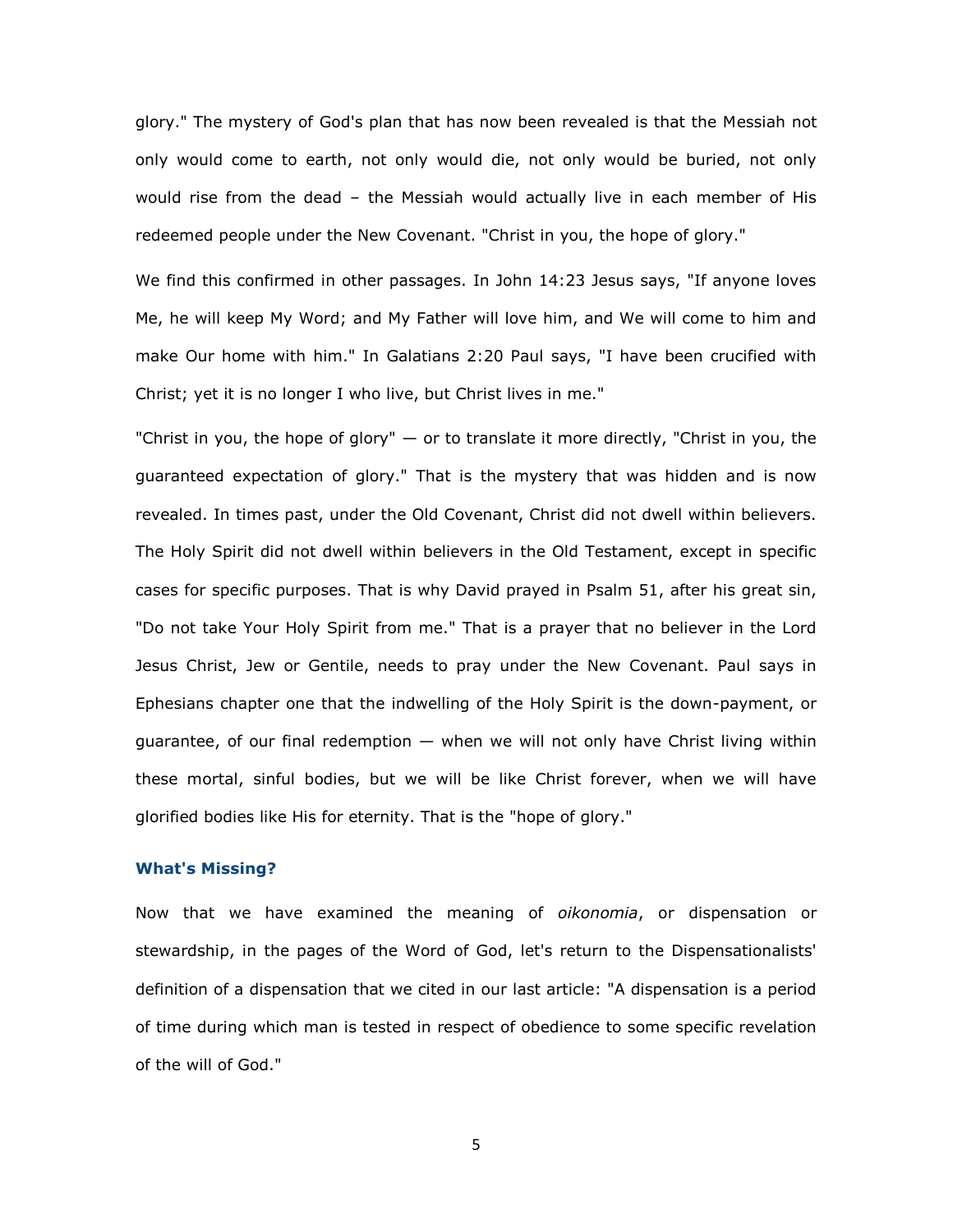As we stated earlier, the definition of a theological term must agree with Scripture, and therefore it must be derived from Scripture. Therefore, we must now put the Dispensationalists' definition of a dispensation to the test by asking these questions: Is there any indication, in the usages of *oikonomia* in Scripture, of "periods of time"? Is there any indication of differing tests of "obedience to some specific revelation of the will of God" during different periods of time? The answer, quite clearly, is no. Exhaustively search the eight uses of *oikonomia* in their context, and you will not find any support for the definition of a dispensation that is the foundation of the Dispensationalist system.

How, then, did Dispensationalists come to divide the Word of God into three, four, six, seven, eight, or nine time periods "during which man is tested in respect of obedience to some specific revelation of the will of God?" We find the answer in the Dispensationalist view of another passage, 2 Timothy  $2:15 -$  "Study to show thyself approved unto God, a workman that need not be ashamed, *rightly dividing the Word of truth*." We'll take that up in our next article in this series.

**[Next: What Does It Mean to Rightly Divide the Word of Truth?](http://73011.netministry.com/apps/articles/default.asp?articleid=66757&columnid=6211)**

**tq0264**

# **Related Articles · [More Articles](http://73011.netministry.com/apps/articles/default.asp?columnid=6211)**

**[What is 'the dispensation of the fullness of times' in Ephesians 1:10 \(pt 2\)](http://73011.netministry.com/apps/articles/default.asp?articleid=70069&columnid=6211)** The "fullness of the times" describes when Christ will come again.

**[What is 'the dispensation of the fullness of times' in Ephesians 1:10? \(pt 1\)](http://73011.netministry.com/apps/articles/default.asp?articleid=70068&columnid=6211)** Ephesians 1:7-10 describes the glorious climax of God's eternal plan of redemption in Christ.

**[What is 'the dispensation of the fullness of times' in Ephesians 1:10? \(pt 3\)](http://73011.netministry.com/apps/articles/default.asp?articleid=70070&columnid=6211)** In the original Greek, this passage tells us that God will "re-gather together in one all things in Christ."

Copyright © 1998-2011